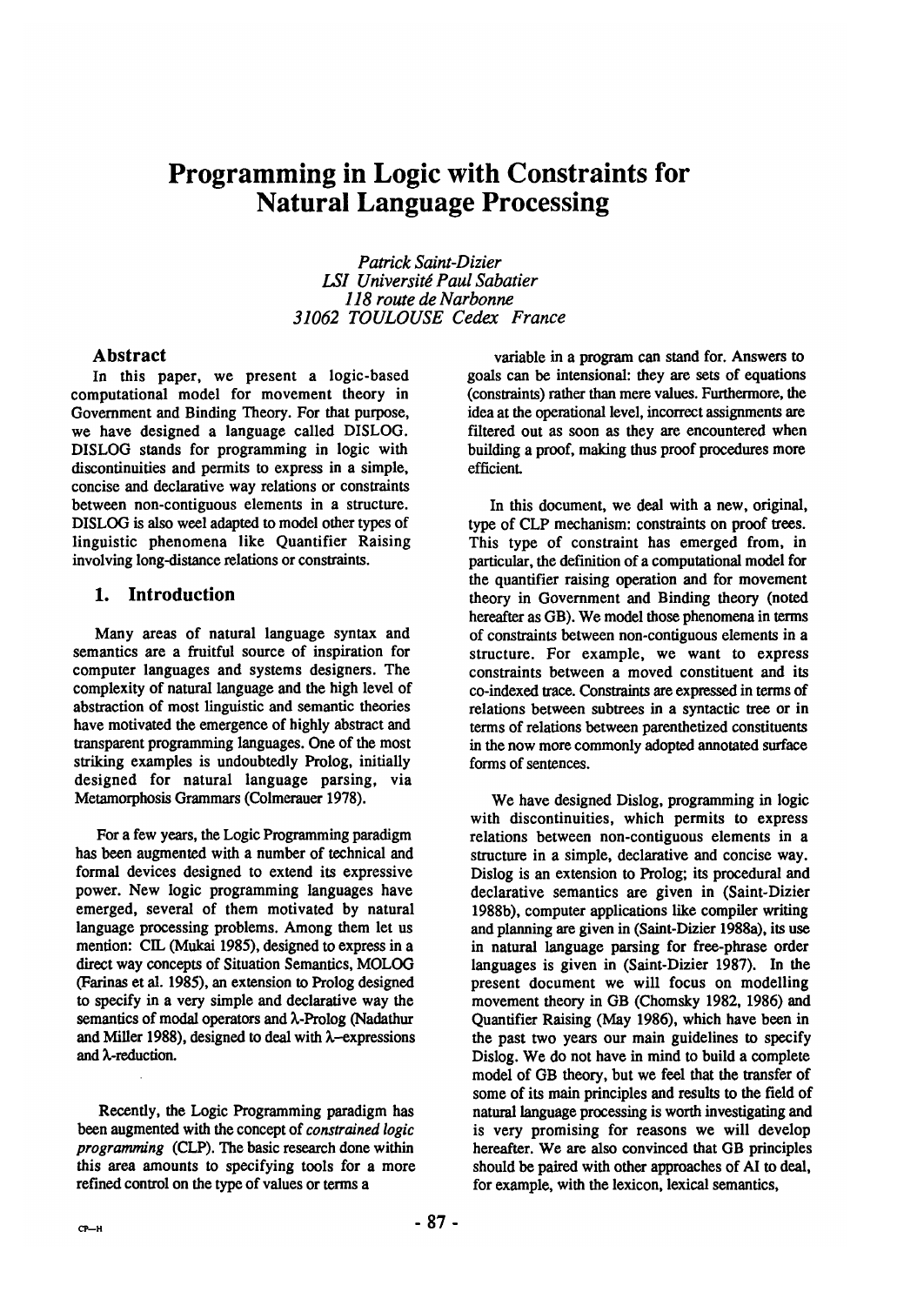feature representation and control systems and, finally, logical form construction.

## 2. Movement Theory **in** GB

In this section, we briefly summarize the main aspects of movement theory (Chomsky 1982, 1986) and give several examples. GB theory is a complete revision of the baroque set of rules and transformations of the standard theory, achieving a much greater expressive power and explanatory adequacy. GB theory is composed of a very small base component (which follows X-bar syntax), a single movement rule and a small set of principles whose role is to control the power of the movement rule. GB exhibits a greater clarity, ease of understanding and linguistic coverage (in spite of some points which remain obscure). The recent formalization of GB theory has several attractive properties for the design of a computational model of natural language processing, among which:

**-concision and economy of means,** 

**- high degree of parametrization,** 

**-modularity** (e.g. independence of filtering principles),

**- declarativity** (e.g. no order in the application of rules),

**-absence of intermediate structures (e.g.**  no deep structure).

GB theory postulates four levels: **d-structure**  (sometimes not taken into account, like in our approach), s-structure (surface form of structural description), **phonetic form** (PF) and **logical form** (LF). The latter two levels are derived independently from s-structure. We will be mainly interested here in the s-structure level. Movement theory being also applicable, with different parameter values, to LF, we will also show how our approach is well-adapted to characterize LF level from s-structure level.

## $2.1$  Move- $\alpha$  and constraints

In GB, grammaticality of a sentence is based on the existence of a well-formed annotated surface form of that sentence. Thus, no real movements of constituents occur and additional computational and representational problems are avoided. Up to now very few and only partial works have been undertaken to model principles of GB theory. Among them, let us mention (Berwick and Weinberg 1986), (Stabler 1987) and (Brown et al. 1987). There is however an increasing interest for this approach.

GB theory postulates a **single movement** 

**rule,** more-a, controlled by principles and filters. This very general rule states:

*Move any constituent a to any position.* 

The most immediate constraints are that  $\alpha$  is moved to the left to an empty position (a subject position which is not 0-marked) or is adjoined to a COMP or INFL node (new positions are created from nothing, but this not in contradiction with the projection principle). Constraints and filters control movement but they also force movement. For example, when a verb is used in the passive voice, it can no longer assign case to its object. The object NP must thus move to a place where it is assigned case. The (external) subject  $\theta$ -role being also suppressed, the object NP naturally moves to the subject position, where it is assigned case, while keeping its  $previously 0$ -role.

Another immediate constraint is the **0-criterion:**  each argument has one and only one  $\theta$ -role and each 0-role is assigned to one and only one argument. Such roles are lexically induced by means of the projection principle (and by lexical insertion), confering thus an increasing role to lexical subeategorization. Finally, **government** gives a precise definition of what a constituent can govern and thus how the projection principled is handled.

Move- $\alpha$  is too abstract to be directly implementable. It needs to be at least partially instantiated, in a way which preserves its generality and its explanatory power. In addition, while the theory is attaining higher and higher levels of adequacy, the interest for analysing the specifics of particular constructions is decreasing. As a consequence, we have to make explicit elements left in the shade or just neglected. Finally, the feature system implicit in GB theory has also to be integrated.

#### **2.2 Examples of movements**

All the examples given below are expressed within the framework of head-initial languages like French and English. Let us first consider the **relative clause construction.** In a relative clause, an N **is**  pronominalized and moved to the left and adjoined to a COMP node. A trace of N is left behind and co-indexed with the pronominalized N:

(1) [COMP N(+Pro)i ........ [N2 *trace i ] ...... ]*  as in:

[COMP that<sub>i</sub> John met [N<sub>2</sub> trace i] yesterday ] Where i is the co-indexation link.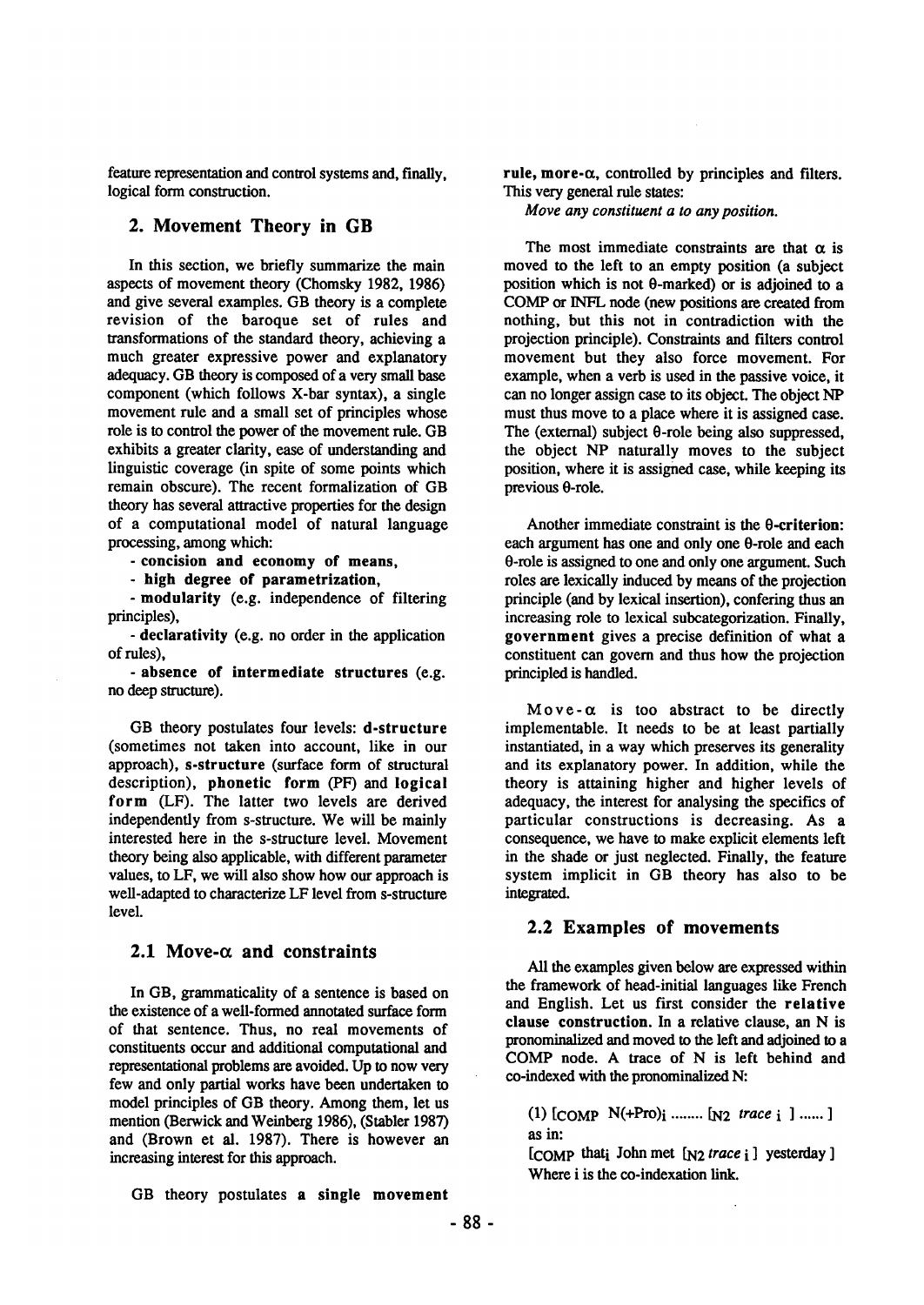The case of **the passive construction is a**  little more complicated and needs to be explained. An object NP is moved to a subject position because the passivisation of the verb no longer allows the verb to assign case to its object NP and a  $\theta$ -role to its subject NP (in an indirect manner):

at d-structure we have, for example:

 $[$  [NP  $]$  [INFL gives  $[N2 \text{ a book } ]]$ ]

and at s-structure we have:  $\left[ \begin{array}{cc} \text{[NP} \end{array} \right]$  a book<sub>i</sub>  $\left[ \begin{array}{cc} \text{[NFL} \end{array} \right]$  is given  $\left[ \begin{array}{cc} \text{[N2} \end{array} \right]$  trace<sub>i</sub>  $\left[ \begin{array}{c} \text{[N2]}\end{array} \right]$ 

At d-structure, the subject NP is here not mentioned. In a passive construction, the subject is not moved to a PP position (by N2).  $\theta$ -roles are redistributed when the verb is passivized (this illustrates once again the prominent role played by the lexical description and the projection principle) and a by-complement with the previous  $\theta$ -role of the subject NP is created.

Another example is the subject-to-subject raising operation, where:

*It seems that Jane is on time*  becomes: *Jane seems to be on time.* 

*Jane* moves to a position without  $\theta$ -role (it is not 0-marked by *seem ).* When the clause *is on time* is in the infinitive form then the subject NP position is no longer case-marked, forcing *Jane to* move:

[INFL Jane<sub>i</sub> seem [COMP trace<sub>i</sub> [vp to be on time 111

Finally, let us consider the wh-construal construction occuring at logical form (I.F) (May 86). The representation of:

*Who saw what ?* 

is at s-structure:

[COMP2 [COMP whoi ] [INFL tracej saw [N what 111

and becomes at IF:

[COMP2 [COMP whatj ] [COMP whoi ] ] [INFL tracei saw tracej ] ].

Both *what and who are* adjoined to a COMP node.

This latter type of movement is also restricted by a small number of general principles based on the type of landing site a raised quantifier may occupy and on the nature of the nodes a quantifier can cross over when raised. The first type of constraint will be directly expressed in rules by means of features; the latter will be dealt with in section 5 devoted to

Bounding theory, where a model of the subjacency constraint is presented.

## **2.3 Towards a computational expression of movements**

Movements have to be expressed in a simple computational way. Let us consider the relative clause construction (wh-movement in general), all the other examples can be expressed in the same way.

Relative clause construction can be expressed in a declarative Way by stating, very informally, that: *within the domain of a COMP, an N(+Pro) is adjoined to that COMP and somewhere else in that domain an N2 is derived into a trace co-indexed with that*  $N(+Pro)$ *. The notion of domain associated to a* node like COMP refers to Bounding theory and will be detailed in section 5, the constraint on the co-existence in that domain of an N(+Pro) adjoined to a COMP and, somewhere else, of an N2 derived into a trace can directly be expressed by constraints on syntactic trees, and, thus, by constraints on proof trees in an operational framework. This is precisely the main motivation of DISLOG that we now briefly introduce.

#### **3. An Introduction to DISLOG, Programming in Logic with Discontinuities.**

Dislog is an extension to Prolog. It is a language composed of Prolog standard clauses and of Dislog clauses. The computational aspects are similar to that of Prolog. Foundations of DISLOG are given in (Saint-Dizier 1988b). We now introduce and briefly illustrate the main concepts of Dislog.

#### **3.1. Disiog clauses**

A Dislog clause is a finite, unordered set of Prolog clauses fi of the form:

*{fl ,f2 ......... fn }.* 

The informal meaning of a Dislog clause is: *ira clause fi in a Dislog clause is used in a given proof*  tree, then all the other  $f_i$  of that Dislog clause must *be used to build that proof tree, with the same substitutions applied to identical variables.* For example, the Dislog clause (with empty bodies here, for the sake of clarity):

 $\{arc(ab), arc(ef)\}.$ 

means that, in a graph, the use of *arc(a,b) to*  construct a proof is conditional to the use of  $arc(e, f)$ . If one is looking for paths in a graph, this means that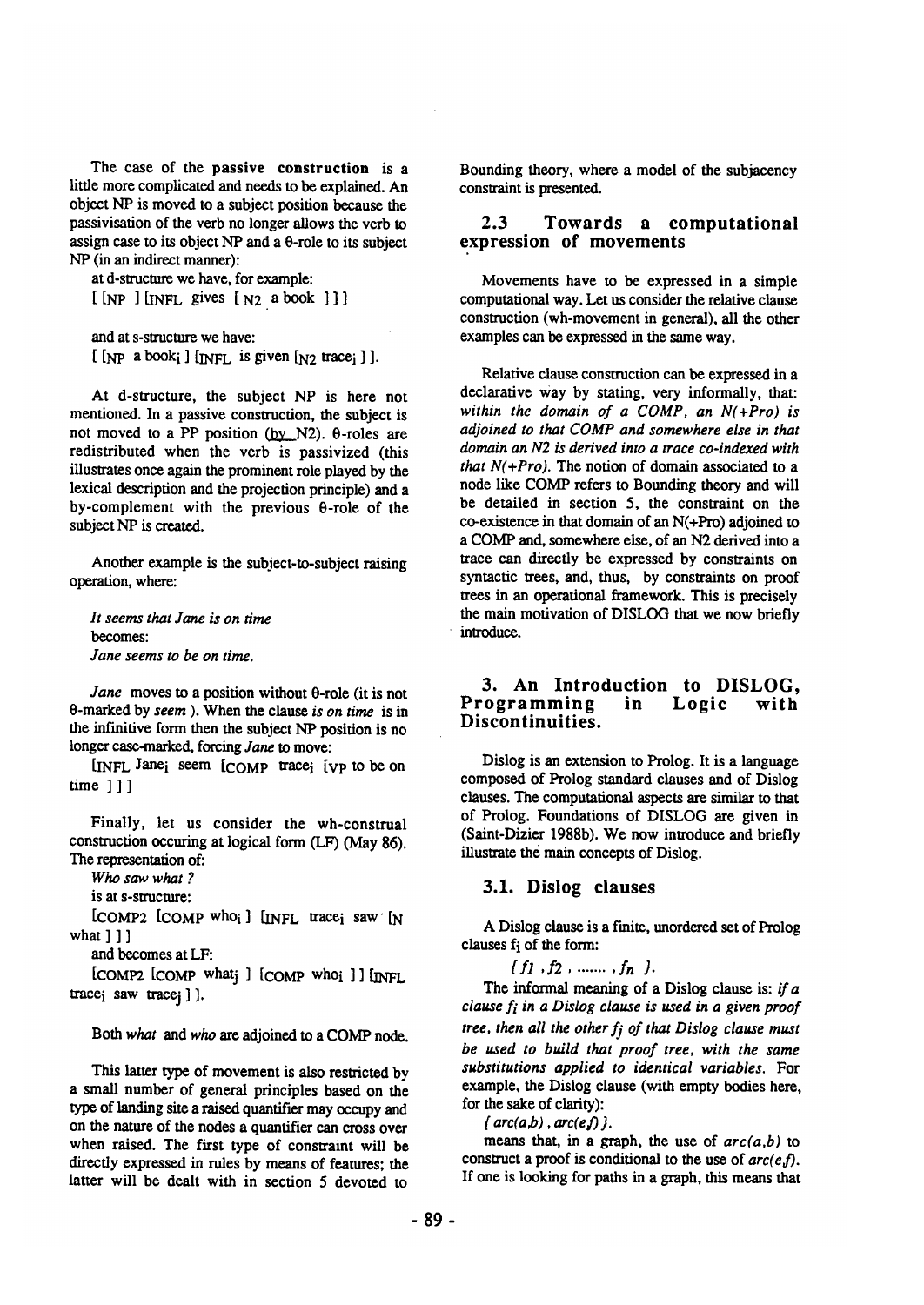all path going through *arc(a,b)* will also have to go through *arc(ef)*.

A Dislog clause with a single element is equivalent to a Prolog clause (also called definite program clause).

A Dislog program is composed of a set of Dislog clauses. The definition of a predicate p in a Dislog program is the set of all Dislog clauses which contain at least one definite clause with head predicate symbol p. Here is an example of a possible definition for p:

 ${ p(1), h : t(X) }.$  $\{ (p(X) : t(X), p(X-1)) , d(3) \}.$ **{ p(5) }.** 

A full example is given in section 3.3.

## **3.2 Constraining Disiog clauses**

We now propose some simple restrictions of the above general form for Dislog clauses. A first type of restriction is to impose restrictions on the order of use of Prolog clauses in a Dislog clause. We say that an instance of a clause ri precedes an instance of a clause  $r_i$  in a proof tree if either  $r_i$  appears in that proof tree to the left of  $r_i$  or if  $r_i$  dominates  $r_i$ . Notice that this notion of precedence is independent of the strategy used to build the proof tree. In the following diagram, the clause: a :- al precedes the clause b :- bl. :



To model this notion of precedence, we add to Dislog clauses the traditional linear precedence restriction notation, with the meaning given above:

 $a < b$  means that the clause with head a precedes the clause with head b (clause numbers can also be used). When the clause order in a Dislog clause is complete, we use the more convenient notation:

*fl /12 / ............ / fn.* 

which means that  $f_1$  precedes  $f_2$  which precedes  $f_3$ etc... The relation  $\ell$  is viewed as an accessibility relation.

Another improvement to Dislog clauses is the adjunction of modalities. We want to allow Prolog clauses in a Dislog clause to be used several times. This permits to deal, for example, with parasitic gaps and with pronominal references. We use the modality m applied on a rule to express that this clause can be used any number of times in a Dislog clause. For example, in:

 ${f1, f2, m(f3)}$ .

the clause f3 can be used any number of times, provided that fl and f2 are used. Substitutions for identical variables remain the same as before.

Another notational improvement is the use of the semi-colon ';' with a similar meaning as in Prolog to factor out rules having similar parts:

C. *{a,b}. and {a,c}*  can be factored out as: *{a,(b;c)}.*  which means that a must be used with either h or

#### **3.3 Programming in Dislog**

Here is a short and simple example where Dislog turns out to be very well-adapted.

In a conventional programming language, there are several one-to-one or one-to-many relations between non-contiguous instructions. For instance, there is  $\epsilon$ relation between a procedure and its corresponding calls and another relation between a label declaration and its corresponding branching instructions. Dislog rule format is very well adapted to express those relations, permitting variables to be shared between several definite clause in a Dislog clause. These variables can percolate, for example, addresses of entry points.

We now consider the compiler given in (Sterling and Shapiro 86) which transforms a program written in a simplified version of Pascal into a set of basic instructions (built in the argument). This small compiler can be augmented with two Dislog rules:

*{procedure declaration, procedure call(s) }.* 

*{ label statement, branching instruction(s) to label}.* 

In order for a procedure call to be allowed to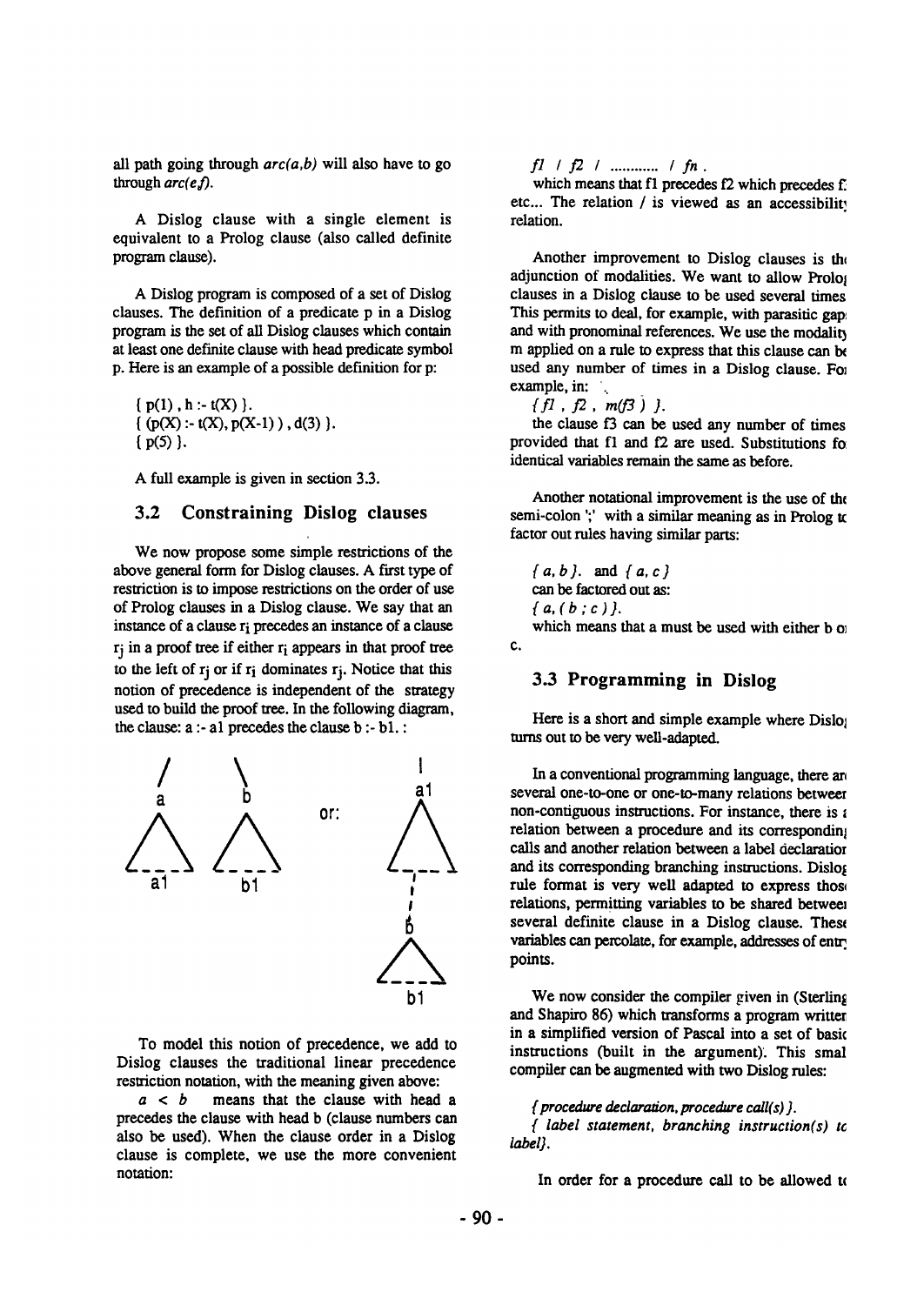appear before the declaration of the corresponding procedure we do not state any linear precedence restriction. Furthemore, procedure call and branching instruction description rules are in a many-to-one relation with respectively the procedure declaration and the label declaration. A procedure call may indeed appear several times in the body of a program (this is precisely the role of a procedure in fact). Thus, we have to use the modality m as follows:

*{procedure declaration, re(procedure call) }. { label statement, re(branching instruction to label)}.* 

In a parse tree corresponding to the syntactic analysis of a Pascal program, we could have, for example the following tree:



The main calls and the Dislog rules are the following:

```
parse(Structure) --> [program], 
   identifier(X), [\cdot;\cdot],
   statement(Structure). 
statement((S;Sa) \rightarrow [begin]statement(S), 
   rest_statement(Sa). 
statement(assign(X,V)) --> 
   identifier(X), \Gamma = \mathbb{I},
   expression(V). 
/* procedure declaration and call */ 
\{ (statement(proc\_decl(N,S)) -->[procedure].
   identifier(N), 
    statement(S), 
    [end]),
    m(statement(proc_call(N,S)) --> 
        identifier(N)) }.
/* label declaration and branching */ 
\{ (statement(label(N)) -->
    identifier(N), 
    [':'] ) , 
   m(statement(goto(N)) -->
```
identifier $(N)$ ) }.

We have carried out an efficient and complete implementation for Dislog rules which are compiled into Prolog clauses.

## **4. Expressing movement rules in Dislog**

A way of thinking to move- $\alpha$  (as in Sells 85) is that it expresses the 'movement' part of a relation between two structures. We quote the term movement because, in our approach, we no longer deal with d-structure and no longer have, thus, movements but rather long-distance relations or constraints.

We think that, in fact, move- $\alpha$  is itself the relation (or prototype of relation) and that the constraints (case assignment, 0-marking, bounding theory, etc...) are just specific arguments or constraints on that relation: everything is possible (relation) and constraints filter out incorrect configurations. From this point of view, Dislog is a simple and direct computational model for move- $\alpha$ .

## **4.1 Expressing movement in Dislog**

The relativisation rule given above is expressed in a straightforward way by a Dislog clause. That Dislog clause is composed of two Prolog(-like) clauses. The first clause deals with the adjunction of the N(+Pro) to the COMP and the second clause deals with the derivation of the N2 into a trace. A shared variable I permits to establish the co-indexation link. The Dislog clause is the following, in which we adopt the X-bar syntax terminology:

*xp(comp,O,\_,\_, ) --> xp(n,O,pro(Case)J,\_) , xp(comp,O,\_,\_, ). I xp(n2,CaseJ,\_) -- > trace(l).* 

An xp is a predicate which represents any category. The category is specified in the first argument, the bar level in the second, syntactic features in the third one (oversimplified here), the fourth argument is the co-indexation link and the last one, not dealt with here, contains the logical form associated with the rule. Notice that using identical variables (namely here I and Case) in two different clauses in a Dislog clauses permits to transfer feature values in a very simple and transparent way.

The passive construction is expressed in a similar way. Notice that we are only interested in the s-structure description since we produce annotated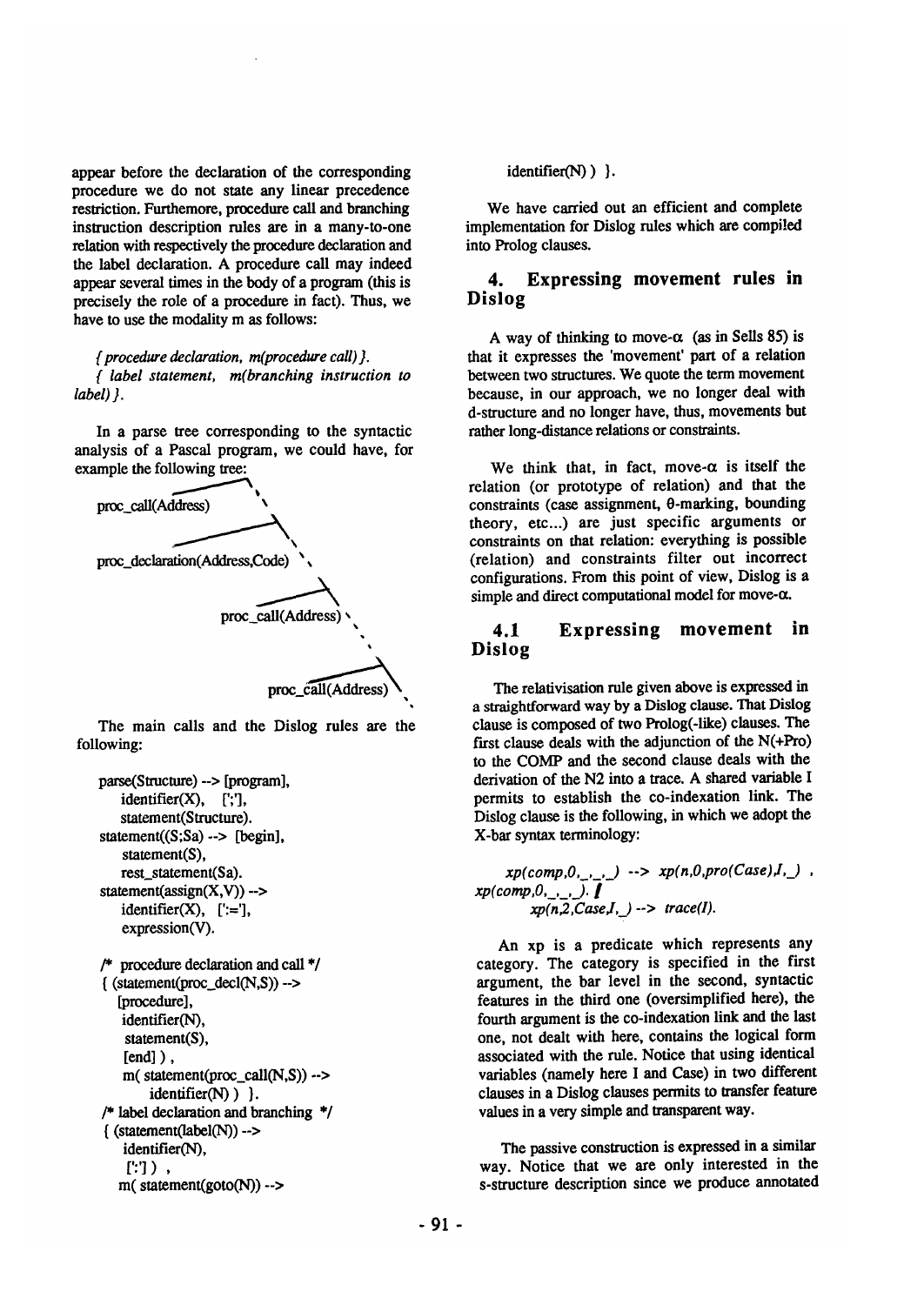surface forms (from which we then derive a semantic representation). The passive construction rule in Dislog is:

$$
xp(infl,1,..., ) \rightarrow xp(n,0,.1,.), xp(infl,1,..., )
$$
  
**/** 
$$
xp(n,2,.1, ) \rightarrow trace(I).
$$

Case and  $\theta$ -role are lexically induced. Following a specification format like in (Sells 85), we have, for example, for the verb *to eat, the* following lexical entry:

*eat, V, (subject:NP, agent), (object:NP, patient), assigns no case to object.* 

which becomes with the passive inflection:

*eaten, V, (object: NP, patient), assigns no case.* 

(the by-complement is also lexically induced by a lexical transformation of the same kind **with:**  iobject:NP, agent, case: ablative)

Let us now consider the subject-to-subject raising operation. At d-structure, the derivation of an N2 into the dummy pronoun *it* is replaced by the derivation of that N2 into an overt noun phrase. This is formulated as follows in Dislog:

$$
xp(infl,2,Case,...) \longrightarrow xp(n,2,Case,1,...),\nxp(infl,1,...,)
$$

$$
f
$$

$$
xp(n,2,Case,1,...) \longrightarrow trace(I).
$$

In order to properly anchor the N2, we have to repeat in the Dislog rule a rule from the base component (rule with infl). Once again, this is lexically induced from the description of the verb *to seem:* when the N2 is raised, the proposition following the completive verb has no subject, it is tenseless, i.e. in the infinitive form. Finally, notice the case variable, designed to maintain the case chain.

The wh-construal construction at LF is dealt with in exactly the same manner, an N2(+pro) is adjoined to a COMP node:

*xp(comp,2,\_,\_,\_) --> xp(n,2,pro(Case),l,\_), xp(comp,2,\_ .... ) I*   $xp(n, 2, \overline{Case I}, ...) \rightarrow trace(I).$ 

Case permits the distinction between different pronouns. Notice that this rule is exactly similar to the relative construction rule.

Dislog rules describing movements can be used in any order and are independent of the parsing strategy. They are simple, but their interactions can become quite complex. However, the high level of declarativity of Dislog permits us to control movements in a sound way.

The movement construction rules given abov have many similarities. They can be informally pu together to form a single, partially instanciate movement rule, roughly as follows:

 $($  (*xp(infl,1,<sub>-'-'</sub>)* -->  $xp(n,0,-,1,-)$ *xp(infl,1 .... ,\_) ) ; (xp(infl,2,Case .... ) --> xp(n,2,Case,l,\_), xp(infl,1,\_,\_,\_) ) ; etc .... /*   $xp(n,2,(Case;pro(Case)), I, ) \rightarrow trace(I)$  ).

#### 4.2 Other uses of Dislog fo **natural language processing**

Dislog has many other uses in natural language processing. At the semantic level, it can be used in convenient way as a computational model to deal wi quantifier raising, with negation and modality operat raising operations or to model some meaning postulates in Montague semantics. Dislog can also provide a simple model for temporal relations involving the notion of (partial) precedence of actions or events.

Semantic interpretation or formula optimisation often involves putting together or rewriting elemen which are not necessarily contiguous in a formul Dislog rules can then be used as rewriting rules.

Finally, at the level of syntax, we have shown (Saint-Dizier 87) that Dislog can be efficiently used deal with free phrase order or free word ord languages, producing as a result a normalized syntactic tree. Dislog can also be used to skip parts sentences which cannot be parsed.

#### **4.3 Formal grammatical aspects Dislog rules**

A Dislog rule can be interpreted by a ter attribute grammar. A term attribute grammar **h** arguments which are terms. It is a context-fr grammar that has been augmented with conditions ( arguments) enabling non-context-free aspects of language to be specified. A Dislog rule can translated as follows into a term attribute gramm Consider the rule:

*a-->b / c-->d.* 

a possible (and simple) interpretation is:  $a(X,Y) \rightarrow b(X,XI)$ ,  $add(XI, [c->d],Y)$ . *b(X,Y) --> withdraw([c-->d1,X,Y1), d(Y1,Y).* 

When  $a\rightarrow b$  is executed, the rule  $c\rightarrow d$  is stored an argument  $(X \text{ and } Y \text{ represent input and out})$ arguments for storing these rules to be executed,  $l$ strings of words are stored in DCGs). c-->d can on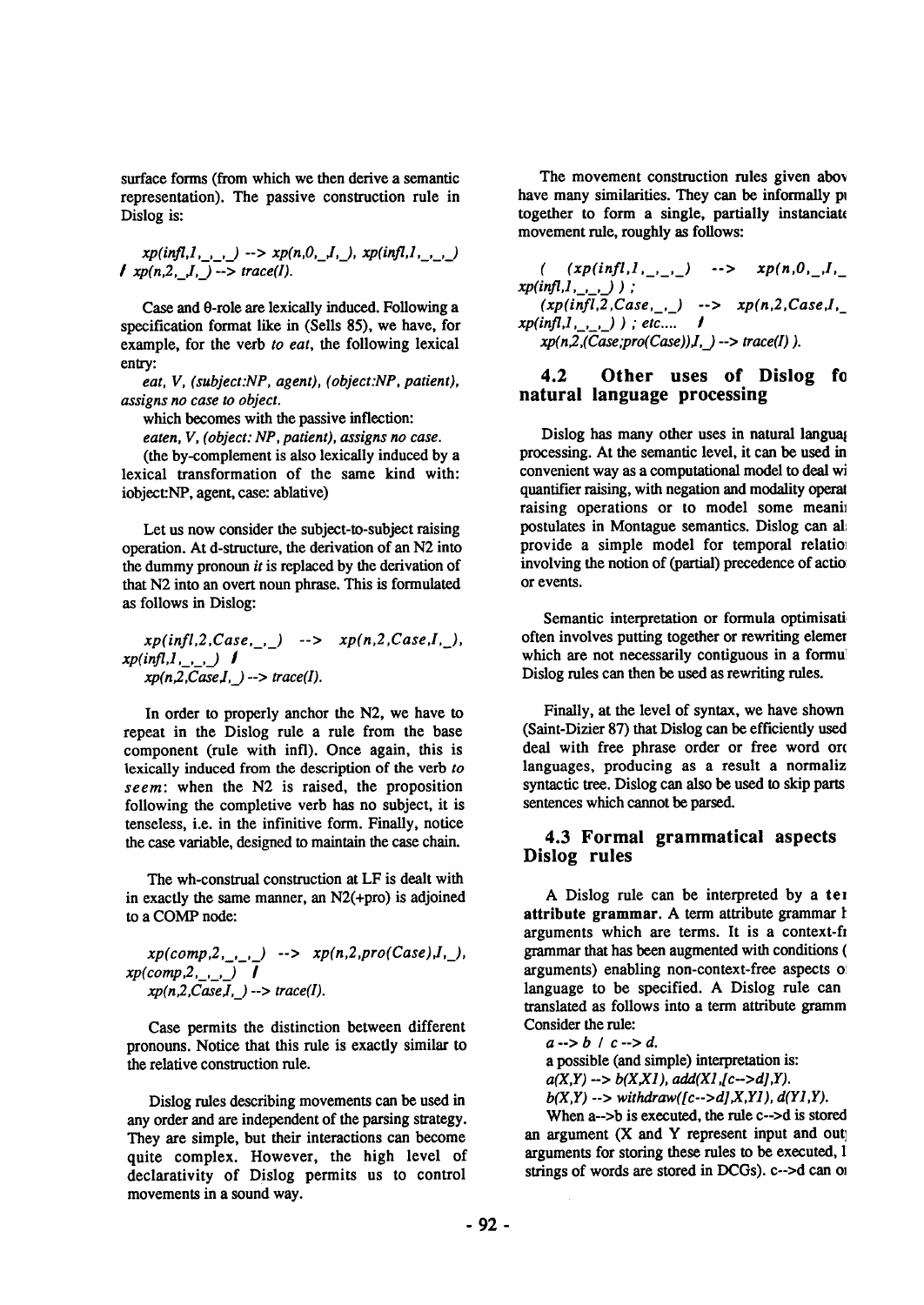be executed if it is present in the list. At the end of the parsing process, the list of rules to be executed must be empty (except for rules marked with modality m). Notice also that shared variables in a Dislog rule are unified and further percolated when rules are stored by the procedure add.

Dislog rules can be used to express context-sensitive languages. For example, consider the language  $L = \{a^n b^m c^n d^m, n, m \}$  positive integers), it is recognized by the following grammar:

*S--> A,B, C,D. A--> [a],A / C--> [c],C. B--> [b],B I D--> [d],D. A --> [a]. B --> [b]. C--> lc]. D --> [dl.* 

If a, b, c and d are mixed, with the only condition that the number of  $a$ 's is equal to the number of  $c$ 's and the number of b's is equal to the number of d's, we have:

 $\{ (S \rightarrow > [a], S), (S \rightarrow > [c], S) \}.$  $\{ (S \rightarrow > [b], S), (S \rightarrow > [d], S) \}.$ 

 $S \rightarrow [a] / [b] / [c] / [d].$ 

Bounding nodes and modalities can also be added to deal with more complex languages.

#### **4.4 Related works**

Dislog originates a new type of logic-based grammar that we call **Contextual Discontinuous**  Grammars. The closest formalisms to Dislog are Extraposition Grammars (Pereira 1981) and Gapping Grammars (Dahl and Abramson 1984). As opposed to Gapping Grammars, Dislog permits to deal with trees rather than with graphs. Gapping Grammars are of type-0 and are much more difficult to write and to control the power of. Compared to Extraposition Grammars, Dislog no longer operates movements of strings and it is also more general since a Dislog clause can contain any number of Prolog clauses which can be used in any orderand at any place within a domain. Extraposition grammars also involve graphs (although much simpler than for Gapping Grammars) instead of trees, which are closer to the linguistic reality. The implementation of Dislog is about as efficient as the very insightful implementation provided by F. Pereira.

More recently (Dahl, forthcoming), Static Discontinuity Grammars have been introduced, motivated by the need to model GB theory for sentence generation. They permit to overcome some drawbacks of Gapping Grammars by prohibiting movements of constituents in rules. They have also borrowed several aspects to Dislog (like bounding nodes and its procedural interpretation). Dislog is however more general and more powerful because it deals with unordered sets of rules rather than with a single, rigid rewriting rule, it also permits to introduce modalities and no extrasymbols (to represents skips or to avoid loops) need to be introduced (see Saint-Dizier 88b).

## **5. Bounding Theory in Dislog**

Bounding theory is a general phenomena common to several linguistic theories and expressed in very similar ways. Roughly speaking, Bounding theory states constraints on the way to move constituents, or, in non-transformational terms on the way to establish relations between non-contiguous elements in a sentence. The main type of constraint is expressed in terms of domains over the boundaries of which relations cannot be established. For example, if A is a bounding node (or a subtree which is a sequence of bounding nodes), then the domain of A is the domain it is the root of and no constituent X inside that domain can have relations with a constituent outside it (at least not directly):



or, if A represents a sequence B ... C of bounding nodes:



In Dislog, if an instance of a Dislog clause is activated within the domain of a bounding node, then, the whole Dislog clause has to be used within that domain. For a given application, bounding nodes are specified as a small database of Prolog facts and are interpreted by the Dislog system.

In the case of Quantifier Raising, we have several types of bounding nodes: the nodes of syntax, nodes corresponding to conjunctions, modals, some temporal expressions, etc... Those nodes are declared as bounding nodes and are then processed by Dislog in a way transparent to the grammar writer.

## **6. An implementation of Dislog for**